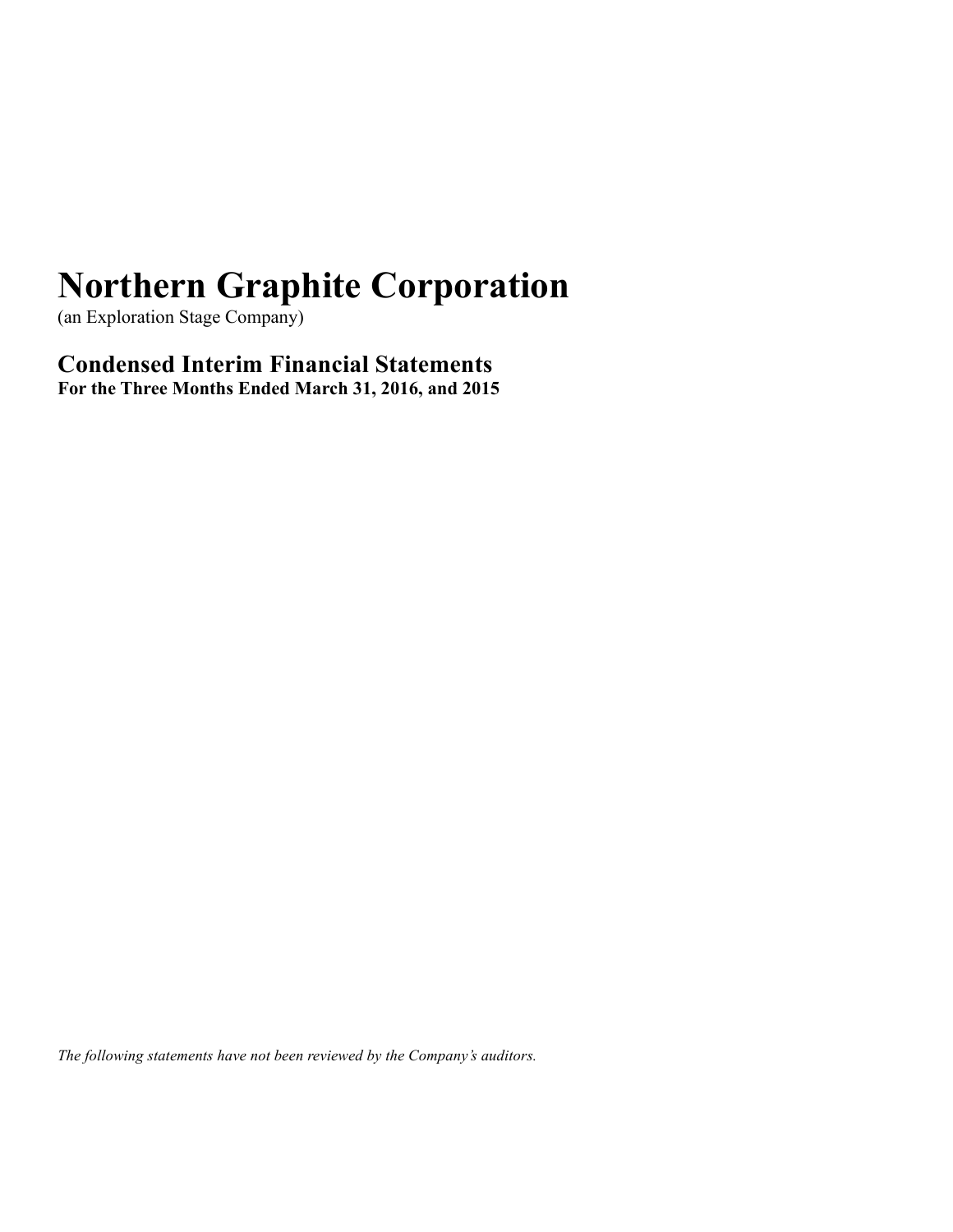(an exploration stage company)

# **Condensed Interim Statements of Financial Position**

| (unaudited)                                        | As at          | As at          |
|----------------------------------------------------|----------------|----------------|
|                                                    | March 31       | December 31    |
|                                                    | 2016           | 2015           |
|                                                    | \$             | \$             |
|                                                    | (unaudited)    |                |
| <b>Assets</b>                                      |                |                |
| Current                                            |                |                |
| Cash and cash equivalents                          | 1,138,571      | 1,457,962      |
| HST receivable                                     | 33,971         | 10,882         |
| Prepaid expenses and deposits                      | 61,368         | 50,498         |
|                                                    | 1,233,910      | 1,519,342      |
| Deposits                                           | 53,000         | 53,000         |
| Reclamation deposit (note 12)                      | 812,628        | 812,628        |
| Property and equipment (note 4)                    | 296,460        | 313,687        |
| Exploration and evaluation assets (notes 5 and 6)  | 11,488,478     | 11,416,388     |
|                                                    | 13,884,476     | 14,115,045     |
| <b>Liabilities</b>                                 |                |                |
| <b>Current</b>                                     |                |                |
| Accounts payable and accrued liabilities (note 10) | 114,882        | 206,306        |
|                                                    | 114,882        | 206,306        |
| Reclamation and close down provision (note 12)     | 325,885        | 325,885        |
|                                                    | 440,767        | 532,191        |
| <b>Shareholders' equity</b>                        |                |                |
| Share capital (note 7)                             | 21,256,057     | 21,256,057     |
| Warrants (note 7)                                  | 130,029        | 130,029        |
| Contributed surplus (note 7)                       | 2,939,373      | 2,930,493      |
| Retained deficit                                   | (10, 881, 750) | (10, 733, 725) |
| Total shareholders' equity                         | 13,443,709     | 13,582,854     |
|                                                    |                |                |
| Total liabilities and shareholders' equity         | 13,884,476     | 14,115,045     |

*The accompanying notes are an integral part of these condensed interim financial statements* 

### **Approved by the Board of Directors and authorized for issue on May 16, 2016**

| (signed) Gregory Bowes | (signed) Donald Christie |
|------------------------|--------------------------|
| <b>Director</b>        | Director                 |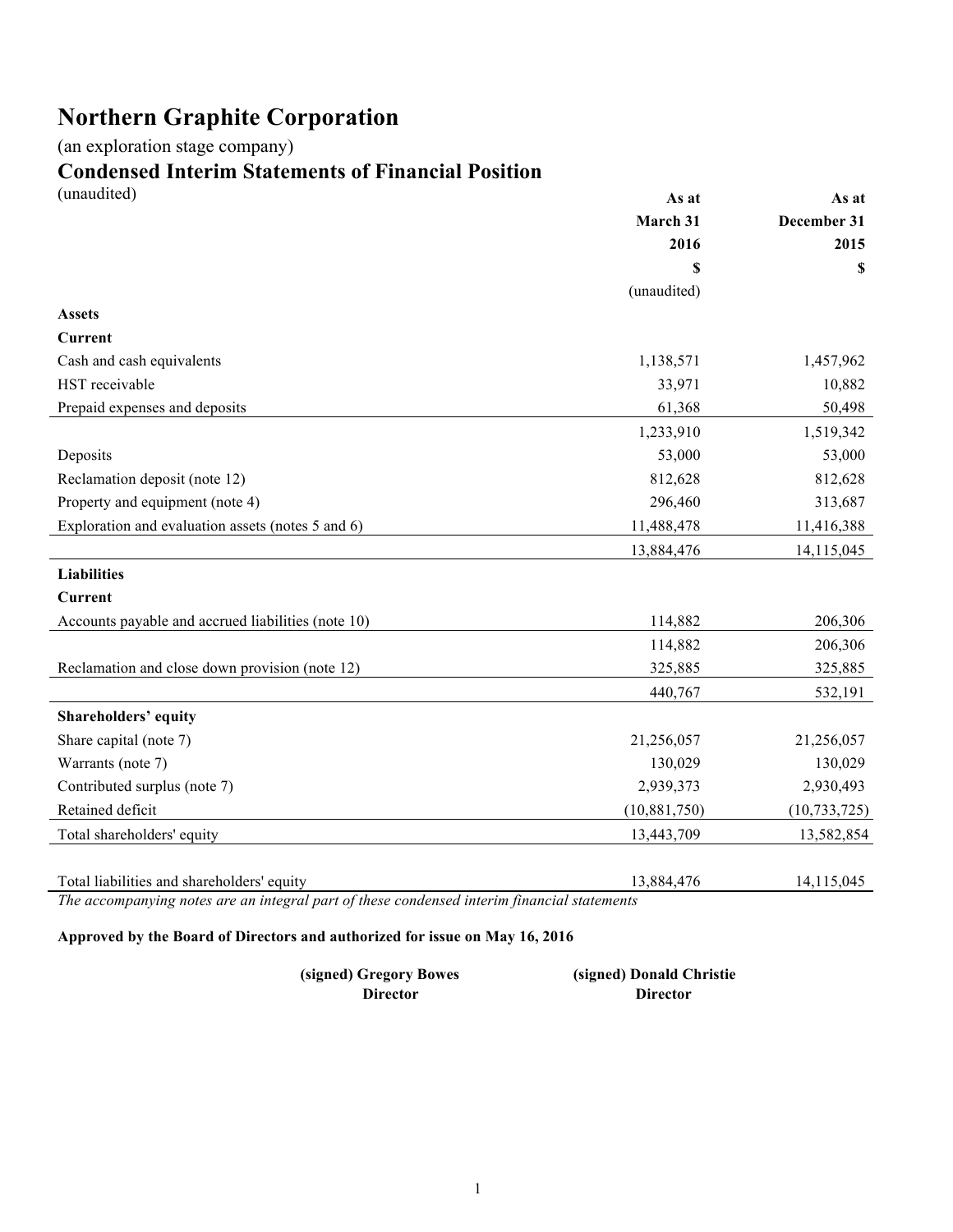**(an exploration stage company)**

## **Condensed Interim Statements of Comprehensive Loss**

**(unaudited)**

|                                                             | <b>Three months ended March 31</b> |              |
|-------------------------------------------------------------|------------------------------------|--------------|
|                                                             | 2016                               | 2015         |
|                                                             | \$                                 | S            |
| General and administrative expenses                         |                                    |              |
| Management and consulting fees (note 10)                    | 61,408                             | 118,280      |
| Legal and audit                                             | 2,621                              | 7,500        |
| Office and miscellaneous (note 10)                          | 59,502                             | 126,874      |
| Share-based payments (notes 7 and 10)                       | 8,880                              | 249,723      |
| Depreciation                                                | 17,227                             | 17,037       |
| Foreign exchange loss (gain)                                |                                    | 781          |
|                                                             | 149,638                            | 520,195      |
|                                                             |                                    |              |
| <b>Loss from operations</b>                                 | (149, 638)                         | (520, 195)   |
| Interest income                                             | 1,613                              | 3,247        |
| Income before taxes                                         | (148, 025)                         | (516, 948)   |
| Tax expense                                                 |                                    |              |
| Loss and comprehensive loss for the period                  | (148, 025)                         | (516, 948)   |
| Loss per share                                              | (0.00)                             | (0.01)       |
| Weighted average number of shares - basic and fully diluted | 51,284,279                         | 49, 181, 281 |

*The accompanying notes are an integral part of these condensed interim financial statements*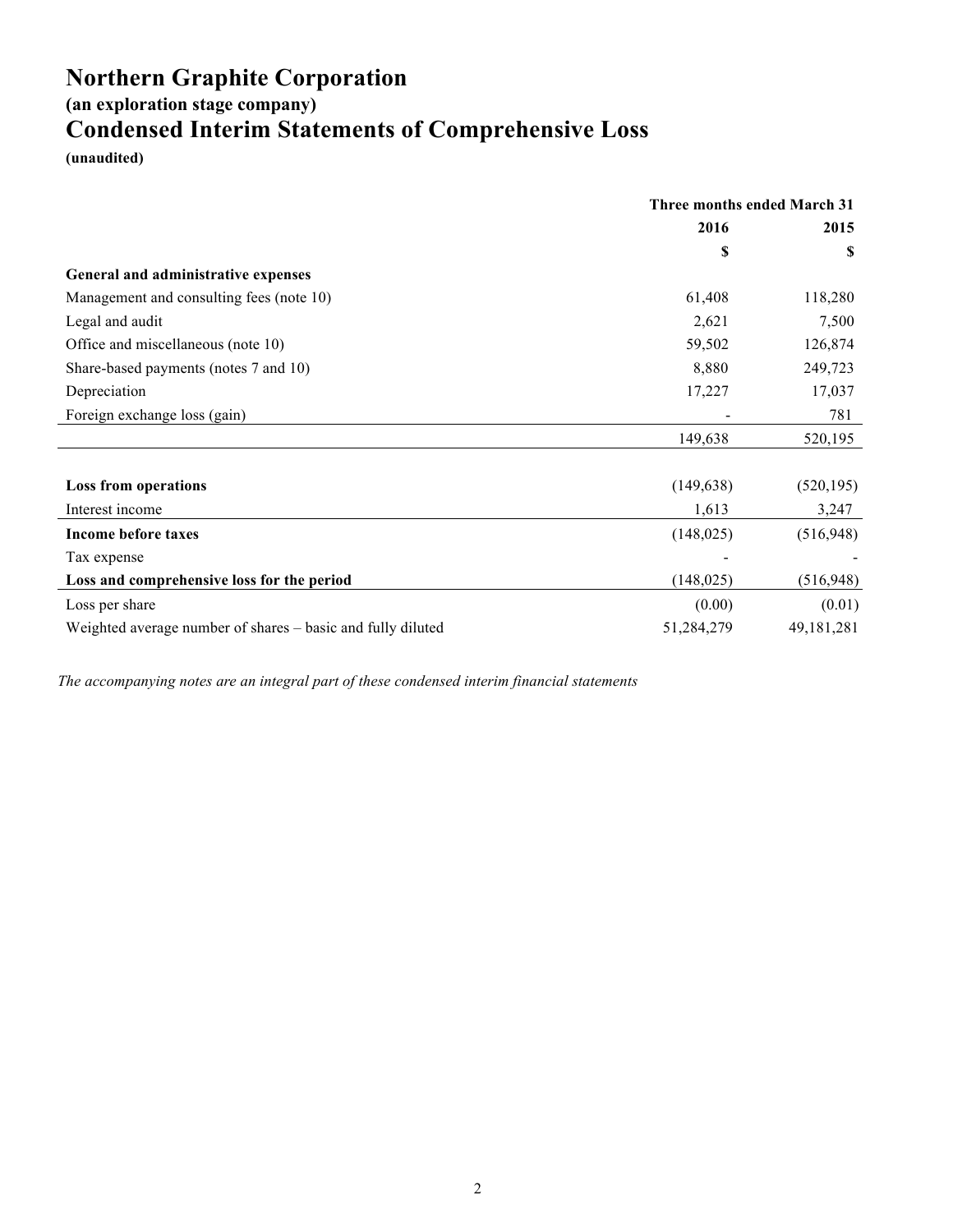(an exploration stage company)

## **Condensed Interim Statements of Changes in Shareholders' Equity**

(unaudited)

|                                             |               |                          |                          | Contributed              |                |              |
|---------------------------------------------|---------------|--------------------------|--------------------------|--------------------------|----------------|--------------|
|                                             | Number of     | Share capital            | Warrants                 | <b>Surplus</b>           |                |              |
|                                             | <b>Shares</b> | Amount                   | reserve                  | <b>Reserve</b>           | <b>Deficit</b> | <b>Total</b> |
|                                             |               | D                        | ъ                        | S                        | J.             | S            |
| Balance at December 31, 2015                | 51,284,279    | 21,256,057               | 130,029                  | 2,930,493                | (10, 733, 725) | 13,582,854   |
| Share-based payment expense (note 7 and 10) |               |                          |                          | 8,880                    |                | 8,880        |
| Net loss                                    |               |                          |                          |                          | (148, 025)     | (148, 025)   |
| Balance, March 31, 2016                     | 51,284,279    | 21,256,057               | 130,029                  | 2,939,373                | (10,881,750)   | 13,443,709   |
|                                             |               |                          |                          |                          |                |              |
| Balance at December 31, 2014                | 49, 181, 281  | 20,364,805               | $\sim$                   | 2,658,904                | (9,697,450)    | 13,326,259   |
| Share-based payment expense (note 7 and 10) |               | $\overline{\phantom{a}}$ | $\overline{\phantom{a}}$ | 249,723                  |                | 249,723      |
| Net loss                                    |               | $\overline{\phantom{a}}$ | $\overline{\phantom{a}}$ | $\overline{\phantom{a}}$ | (516,948)      | (516,948)    |
| Balance, March 31, 2015                     | 49, 181, 281  | 20,364,805               | $\overline{\phantom{a}}$ | 2,908,627                | (10, 214, 398) | 13,059,034   |

*The accompanying notes are an integral part of these condensed interim financial statements*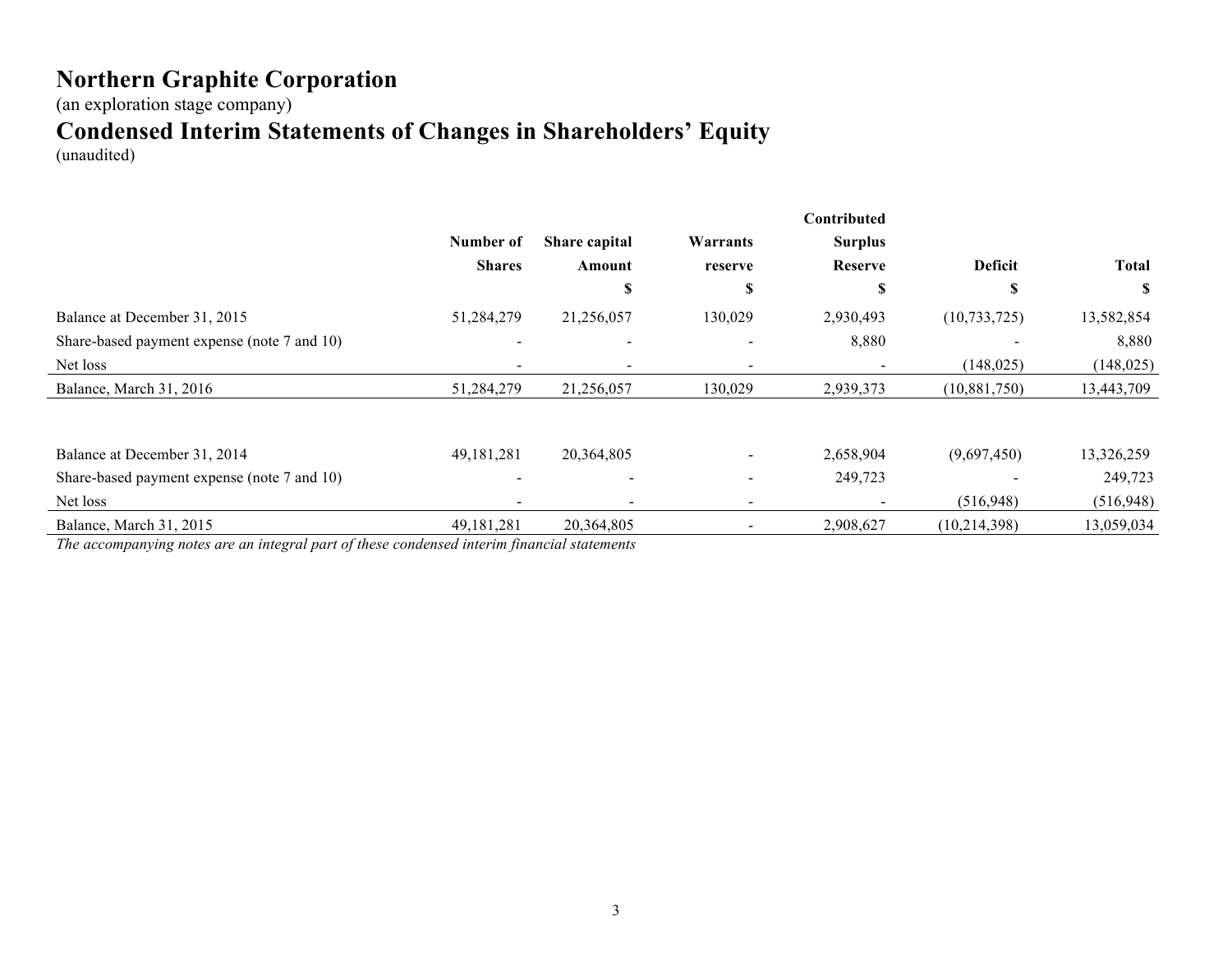(an exploration stage company)

## **Condensed Interim Statements of Cash Flows**

(unaudited)

|                                                                                             | <b>Three months ended March 31</b> |            |
|---------------------------------------------------------------------------------------------|------------------------------------|------------|
|                                                                                             | 2016                               | 2015       |
|                                                                                             | S                                  | \$         |
| Cash provided by (used in)                                                                  |                                    |            |
| <b>Operating activities</b>                                                                 |                                    |            |
| Loss for the period                                                                         | (148, 025)                         | (516,948)  |
| Items not affecting cash                                                                    |                                    |            |
| Depreciation                                                                                | 17,227                             | 17,037     |
| Share-based payments                                                                        | 8,880                              | 249,723    |
|                                                                                             |                                    |            |
| HST receivable                                                                              | (23,089)                           | 8,668      |
| Prepaid expenses and deposits                                                               | (10, 870)                          | (947)      |
| Accounts payable and accrued liabilities                                                    | (87, 818)                          | (54, 520)  |
| Net cash used in operating activities                                                       | (243, 695)                         | (296, 987) |
| <b>Financing activities</b>                                                                 |                                    |            |
| Proceeds from the issuance of shares in private placement                                   |                                    |            |
| Net cash generated from financing activities                                                |                                    |            |
| <b>Investing activities</b>                                                                 |                                    |            |
| Exploration and evaluation costs                                                            | (75,696)                           | (225,600)  |
| Net cash used in investing activities                                                       | (75,696)                           | (225,600)  |
| Net increase (decrease) in cash and cash equivalents                                        | (319,391)                          | (522, 587) |
| Cash and cash equivalents, beginning of period                                              | 1,457,962                          | 1,800,901  |
| Cash and cash equivalents, end of period                                                    | 1,138,571                          | 1,278,314  |
| The accompanying notes are an integral part of these condensed interim financial statements |                                    |            |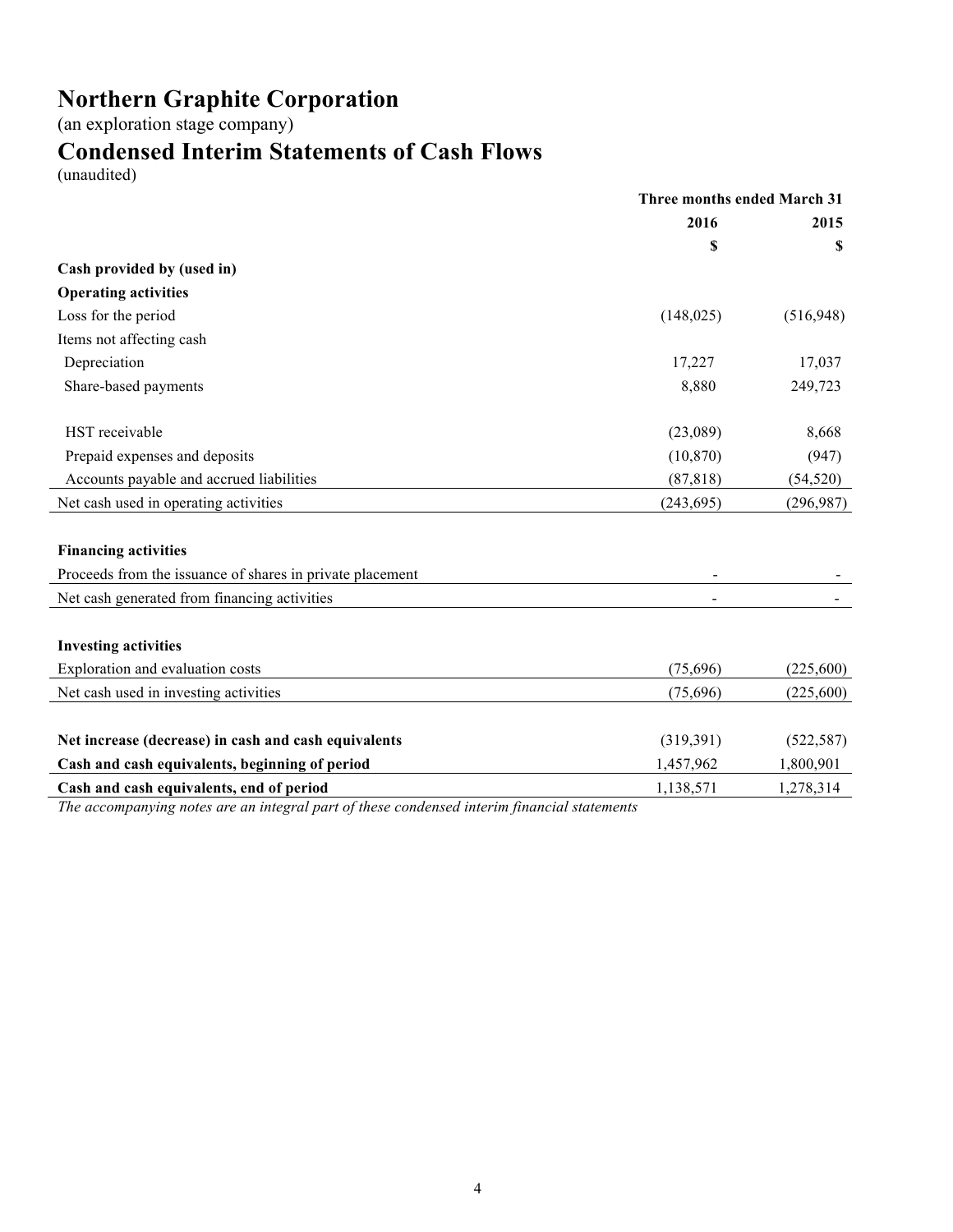#### *1. Corporate Information*

Northern Graphite Corporation ("Northern" or "the Company") was incorporated under the laws of the Province of Ontario on February 25, 2002. Northern holds a 100% interest in the Bissett Creek Graphite Property (the "Bissett Creek Property") and is listed on the TSX Venture Exchange (symbol "NGC").

The Company's address and head office is 290 Picton Avenue, Suite 201, Ottawa, Ontario K1Z 8P8 Canada.

#### *2. Basis of Preparation*

#### *a. Statement of compliance*

The unaudited condensed interim financial statements for the three month period ended March 31, 2016, and the notes thereto (the "Interim Financial Statements"), together with the Company's annual audited financial statements issued under International Financial Reporting Standards ("IFRS") for the year ended December 31, 2015, present Northern's financial results of operations and financial position under IFRS as at and for the three months ended March 31, 2016, including 2015 comparative periods. The Interim Financial Statements have been prepared in accordance with International Accounting Standard ("IAS") 34, "Interim Financial Reporting", as issued by the International Accounting Standards Board ("IASB") and using the accounting policies the Company adopted in its financial statements for the year ending December 31, 2015 based on current standards. The Interim Financial Statements do not include all the necessary annual disclosures in accordance with IFRS.

The policies set out in note 3 were consistently applied to all the periods.

The Interim Financial Statements were approved and authorized for issue by the Board of Directors on May 16, 2016.

#### *b. Basis of measurement*

The Interim Financial Statements have been prepared on a historical cost basis except those accounts as noted in the financial instruments section (note 9). In addition, the Interim Financial Statements have been prepared using the accrual basis of accounting.

#### *c. Going Concern*

The Company is an exploration stage company that incurred a net loss of \$148,025 for the three months ended March 31, 2016 (2015 - \$516,948) and has an accumulated deficit of \$10,881,750 since the inception of the Company. As at March 31, 2016, working capital was \$1,119,028 and the Company's ability to continue as a going concern is dependent upon its ability to raise additional capital to continue the development of the Bissett Creek Project. On July 9, 2015, the Company closed a short form prospectus offering of 2,102,998 units of the Company at a price of \$0.60 per unit for gross proceeds of \$1,261,799. However, substantial additional capital is required to ultimately build a mine and processing plant on the Bissett Creek Project and to enable the Company to enter production and continue its operations. There is a high degree of risk and many inherent uncertainties in the mining industry and there is no assurance management will be successful in its endeavours.

The Interim Financial Statements have been prepared on a going concern basis, which assumes that the Company will be able to continue in operation for the foreseeable future and will be able to realize its assets and discharge its liabilities and commitments in the normal course of business. The Company's management believes that it can continue to finance operating expenses over the next twelve months with funds on hand. Given the continuation of negative investor sentiment and weak capital markets in the resource sector, there exists a material uncertainty as to the Company's ability to raise additional funds on favourable terms. The Company's discretionary activities have considerable scope for flexibility in terms of the amount and timing of expenditures. The Company will thoroughly assess all such activities before undertaking them in advance of additional financing being secured. The Company's Interim Financial Statements do not include any adjustments that might result from negative outcomes with respect to these uncertainties.

#### *d. Functional and presentation currency*

The Company's functional and presentation currency is the Canadian dollar.

#### *e. Critical accounting estimates and judgments*

The preparation of the Interim Financial Statements requires management to make estimates and judgments that affect the reported amounts of assets and liabilities at the date of the financial statements, and revenues and expenses for the period. By their nature, these estimates and judgments are subject to uncertainty and the effect on the Interim Financial Statements of changes in such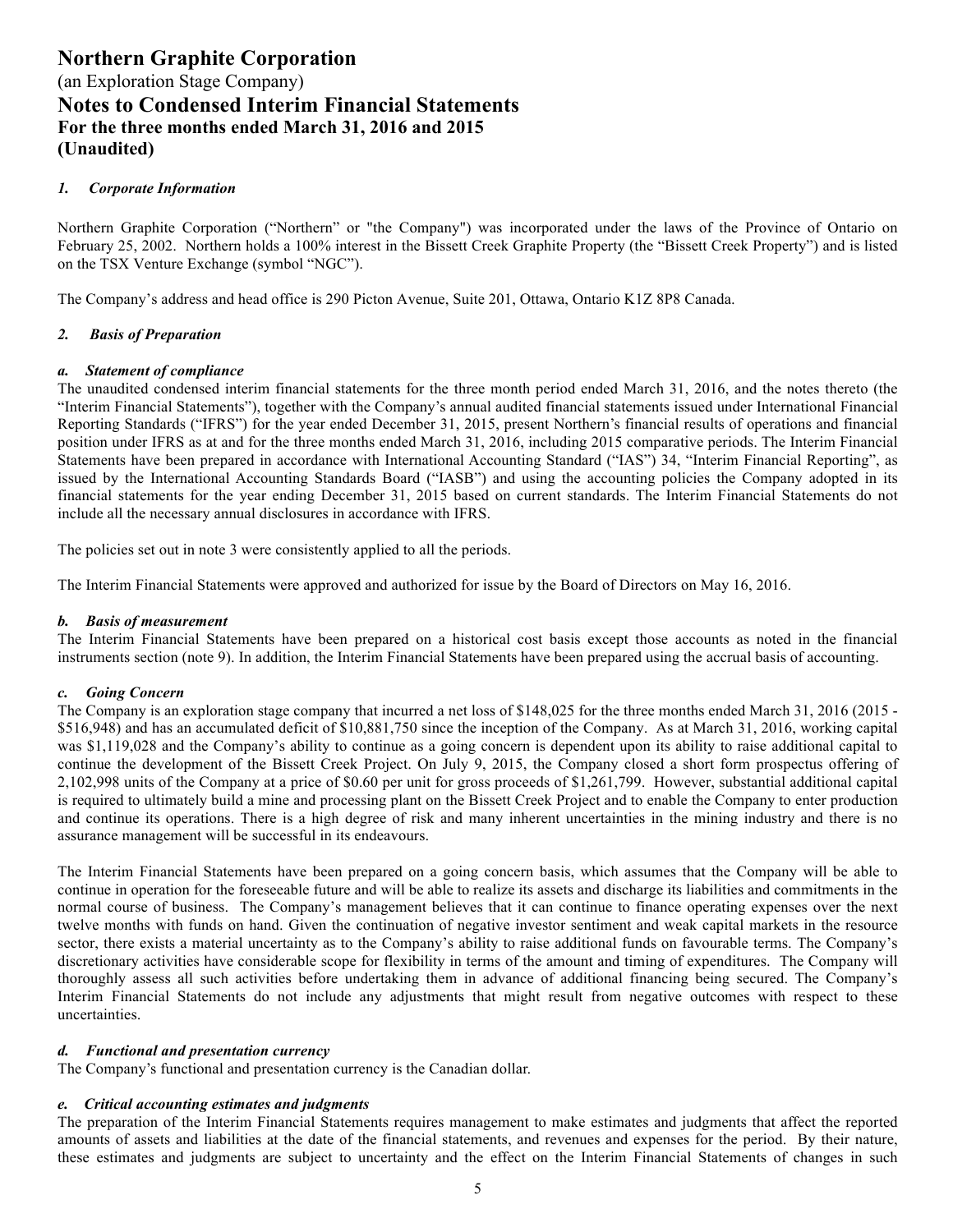### (an Exploration Stage Company) **Notes to Condensed Interim Financial Statements For the three months ended March 31, 2016 and 2015 (Unaudited)**

estimates in future periods could be significant. Actual results may differ from those estimates and judgments.

*Significant estimates used in the preparation of the Interim Financial Statements include, but are not limited to:* 

- (i) asset carrying values and impairment charges;
- (ii) the economic recoverability of exploration expenditures incurred and the probability of future economic benefits from development expenditures incurred;
- (iii) the expected costs of asset retirement obligations; and
- (iv) the calculation of share-based compensation and warrants which includes the assumptions used in the Black-Scholes option pricing model including volatility, estimated forfeiture rates and expected time until exercise.

*Significant judgments used in the preparation of these Interim Financial Statements include, but are not limited to:* 

- (i) those relating to the assessment of the Company's ability to continue as a going concern;
- (ii) the useful lives and related depreciation of property and equipment;
- (iii) the identification of separately identifiable components in property and equipment where their respective cost is significant in comparison to the total cost;
- (iv) the classification of expenditures as exploration and evaluation assets; and
- (v) the recognition of deferred tax.

#### *3. Significant accounting policies*

The accounting policies adopted in these Interim Financial Statements are consistent with those followed in the preparation of the Company's 2015 Annual Financial Statements.

#### **Recent and future pronouncements issued**

Certain pronouncements were issued by the IASB or the International Financial Reporting Interpretations Committee ("IFRIC") that are mandatory for accounting periods after December 31, 2015. Pronouncements that are not applicable or do not have a significant impact to the Company have been excluded from the discussion below. The Company is currently evaluating the potential impacts of these new standards.

IFRS 9, Financial Instruments (effective January 1, 2018) introduces new requirements for the classification and measurement of financial assets, and will replace IAS 39. IFRS 9 uses a single approach to determine whether a financial asset is measured at amortized cost or fair value, replacing the multiple classification options available in IAS 39. IFRS 15 Revenue from Contracts with Customers provides a single principle-based framework to be applied to all contracts with customers.

IFRS 15 replaces the previous revenue standard IAS 18, Revenue, and the related Interpretations on revenue recognition. The standard scopes out contracts that are considered to be lease contracts, insurance contracts and financial instruments. The new standard is a control-based model as compared to the existing revenue standard which is primarily focused on risks and rewards. Under the new standard, revenue is recognized when a customer obtains control of a good or service. Transfer of control occurs when the customer has the ability to direct the use of and obtain the benefits of the good or service. This standard is effective for reporting periods beginning on or after January 1, 2018.

IAS 1 Presentation of Financial Statements amendments are a part of a major initiative to improve disclosure requirements in IFRS financial statements. The amendments clarify the application of materiality to note disclosure and the presentation of line items in the primary statements provide options on the ordering of financial statements and additional guidance on the presentation of other comprehensive income related to equity accounted investments. The effective date for these amendments is January 1, 2016.

#### 4. *Property, plant and equipment*

|                       | <b>Building and</b>      |           | <b>Total property</b> |
|-----------------------|--------------------------|-----------|-----------------------|
|                       | improvements             | Equipment | plant & equipment     |
| Cost                  | ۱D                       |           |                       |
| December 31, 2015     | 803,497                  | 646.994   | 1,450,491             |
| Additions             |                          |           |                       |
| Disposals             | $\overline{\phantom{0}}$ |           |                       |
| Impairment            | $\overline{\phantom{0}}$ |           |                       |
| <b>March 31, 2016</b> | 803,497                  | 646.994   | 1,450,491             |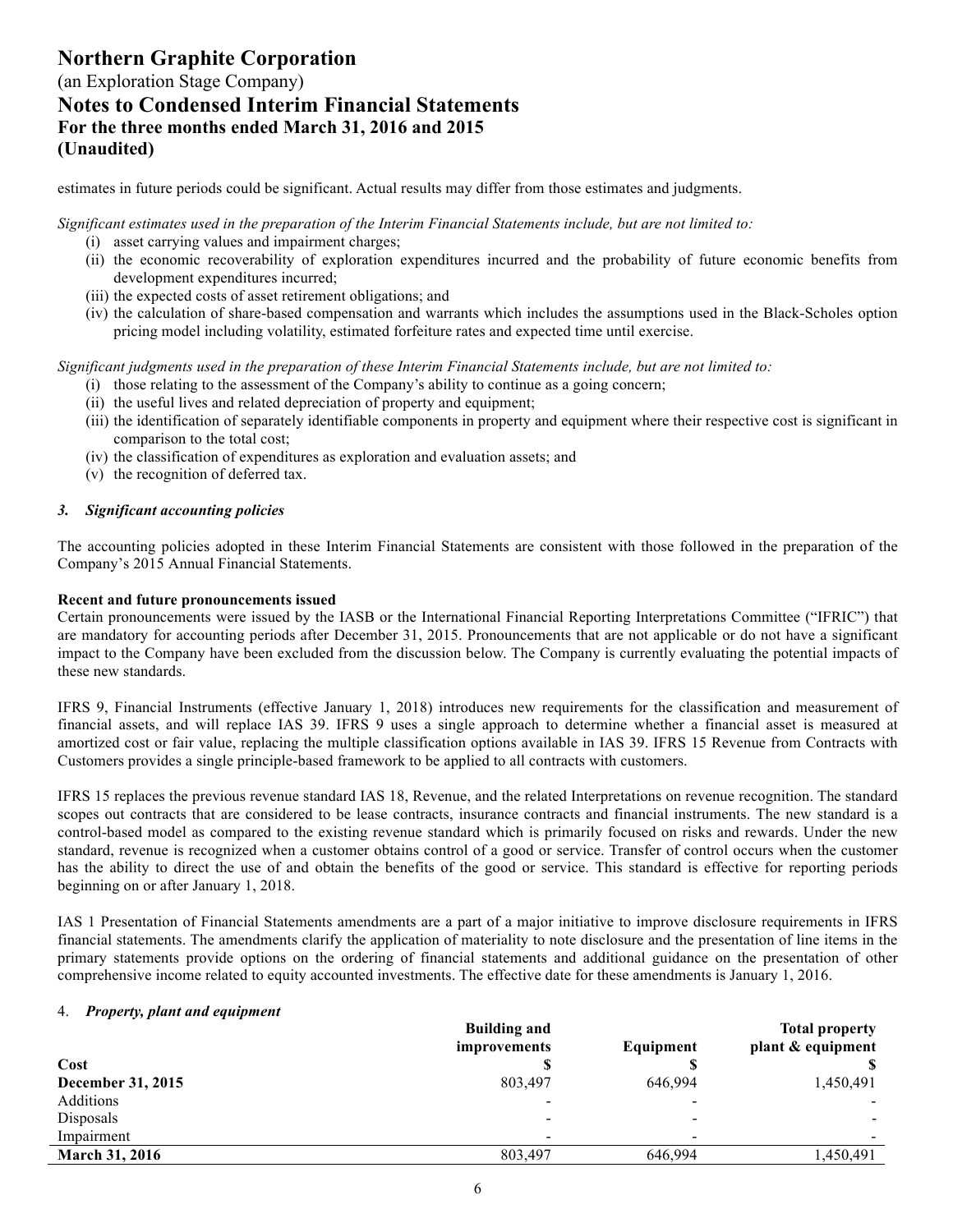### **Northern Graphite Corporation** (an Exploration Stage Company)

**Notes to Condensed Interim Financial Statements For the three months ended March 31, 2016 and 2015 (Unaudited)**

| 516,191                  | 620,613 | 1,136,804 |
|--------------------------|---------|-----------|
| 9,028                    | 8,199   | 17,227    |
| $\overline{\phantom{a}}$ |         |           |
| $\overline{\phantom{a}}$ |         |           |
| 525.219                  | 628.812 | 1,154,031 |
| 278,278                  | 18,182  | 296,460   |
|                          |         |           |

|                                 | <b>Building and</b><br>improvements | Equipment | <b>Total property</b><br>plant & equipment |
|---------------------------------|-------------------------------------|-----------|--------------------------------------------|
| December 31, 2014               | 803,497                             | 646.994   | 1,450,491                                  |
| Additions                       |                                     |           |                                            |
| Disposals                       |                                     |           |                                            |
| Impairment                      |                                     |           |                                            |
| <b>March 31, 2015</b>           | 803.497                             | 646.994   | 1,450,491                                  |
| <b>Accumulated depreciation</b> |                                     |           |                                            |
| December 31, 2014               | 488,908                             | 595,837   | 1,084,745                                  |
| Additions                       | 8,929                               | 8,108     | 17,037                                     |
| Disposals                       |                                     |           |                                            |
| Impairment                      |                                     |           |                                            |
| <b>March 31, 2015</b>           | 488,908                             | 595,837   | 1,084,745                                  |
| Net book value                  | 314,589                             | 51,157    | 365,746                                    |

#### *5. Exploration and evaluation asset*

The Company has a 100% interest in the Bissett Creek Property which consists of a 1,938 hectare mining lease, expiring in June, 2034, a 565 hectare mining lease, expiring in August, 2035, and five unpatented claims totaling approximately 464 hectares. All leases and claims are located in the United Townships of Head, Clara and Maria, in the County of Renfrew, Ontario. As of March 31, 2016, accumulated costs with respect to the Bissett Creek Property consisted of the following:

| Balance, December 31, 2015                                            | 11,416,388 |
|-----------------------------------------------------------------------|------------|
| Exploration expenditures made from January 1, 2016 to March 31, 2016: |            |
| Drilling $&$ exploration                                              |            |
| Environmental $\&$ mine permitting                                    |            |
| Metallurgical                                                         | 15,748     |
| Feasibility study                                                     |            |
| Engineering                                                           | 47,992     |
| Site & royalties                                                      | 8,350      |
| Geotechnical                                                          |            |
| Detailed engineering                                                  |            |
| Balance, March 31, 2016                                               | 11,488,478 |

As of March 31, 2015, accumulated costs with respect to the Bissett Creek Property consisted of the following:

| Balance, December 31, 2014                                            | 10,869,049 |
|-----------------------------------------------------------------------|------------|
| Exploration expenditures made from January 1, 2015 to March 31, 2015: |            |
| Drilling $&$ exploration                                              |            |
| Environmental $\&$ mine permitting                                    | 78.946     |
| Metallurgical                                                         | 53,264     |
| Feasibility study                                                     |            |
| Engineering                                                           |            |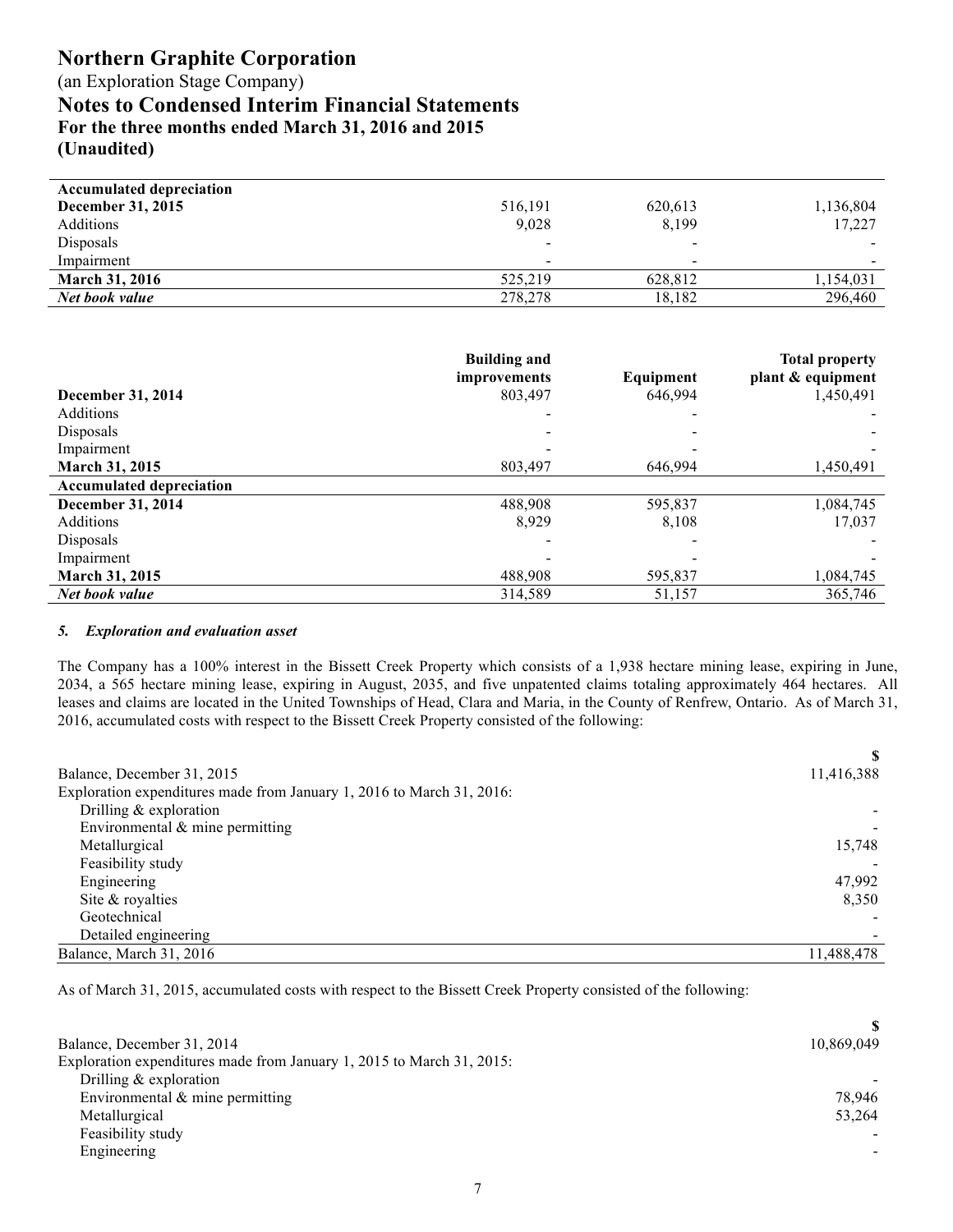| Site & royalties        | 20,933                   |
|-------------------------|--------------------------|
| Geotechnical            |                          |
| Detailed engineering    | $\overline{\phantom{0}}$ |
| Balance, March 31, 2015 | 1,022,192                |

The Company is required to make royalty payments of \$20 per ton of graphite concentrate produced to the previous owners and is subject to a 2.5% net smelter return payable on any other minerals derived and sold from the Bissett Creek Property. An advance royalty of \$27,000 per annum is payable in semi-annual installments and is recorded in exploration and evaluation assets. The advance will be credited against any future royalty payments.

#### **6. Scientific research and experimental development program claims**

In 2015, the Company filed federal and provincial claims under the scientific research and experimental development program in the amount of \$483,469 related to the 2013 taxation year and \$549,242 related to the 2014 taxation year. The refundable portion of these claims is \$36,985 for the 2013 taxation year and \$6,291 for the 2014 taxation year. In 2015, Company received \$6,291 for the 2014 taxation year which it recognized as a reduction of management and consulting fees and \$36,985 for the 2013 taxation year which it recognized as a reduction of management and consulting fees and exploration and evaluation assets.

#### **7.** *Share capital*

#### **Authorized**

**Issued**

The Company is authorized to issue an unlimited number of common shares.

#### **Short form prospectus offering**

On July 9, 2015, the Company closed a short form prospectus offering of 2,102,998 units of the Company at a price of \$0.60 per unit for gross proceeds of \$1,261,799. Each unit was comprised of one common share and one half of one common share purchase warrant. Each warrant entitles the holder to purchase one common share of the Company at an exercise price of \$0.80 per share for a period of 24 months from the closing of the offering. In connection with the offering, the Company paid fees totaling \$67,698 to the agents, and issued to the agents 126,180 compensation options. Each compensation option entitles the holder to purchase one common share at an exercise price of \$0.60 per share for a period of 12 months from the closing of the offering. The Company intends to use the net proceeds from the Offering to fund ongoing permitting necessary for the construction and operation of a mine at the Bissett Creek Property, to conduct additional product qualification work to further develop its technologies for purifying graphite and making spherical graphite for use in lithium ion batteries, and for general working capital.

|                                                         | <b>Common shares</b> |            |
|---------------------------------------------------------|----------------------|------------|
|                                                         | Number of            | Amount     |
|                                                         | shares               |            |
| Balance at December 31, 2015 and March 31, 2016         | 51.284.279           | 21,256,057 |
|                                                         |                      |            |
| Warrants                                                |                      |            |
| A summary of the Company's warrants is presented below: |                      |            |

|                                               |                       | Weighted            |
|-----------------------------------------------|-----------------------|---------------------|
|                                               |                       | average<br>exercise |
|                                               | Number of             | price               |
|                                               | warrants              | S                   |
| Balance, December 31, 2015 and March 31, 2016 | 1,177,679             | 0.78                |
|                                               | Number of<br>warrants |                     |
| <b>Exercise price</b>                         | outstanding           | <b>Expiry date</b>  |
| \$0.60                                        | 126,180               | July 9, 2016        |
| \$0.80                                        | 1,051,499             | July 9, 2017        |
|                                               | 1,177,679             |                     |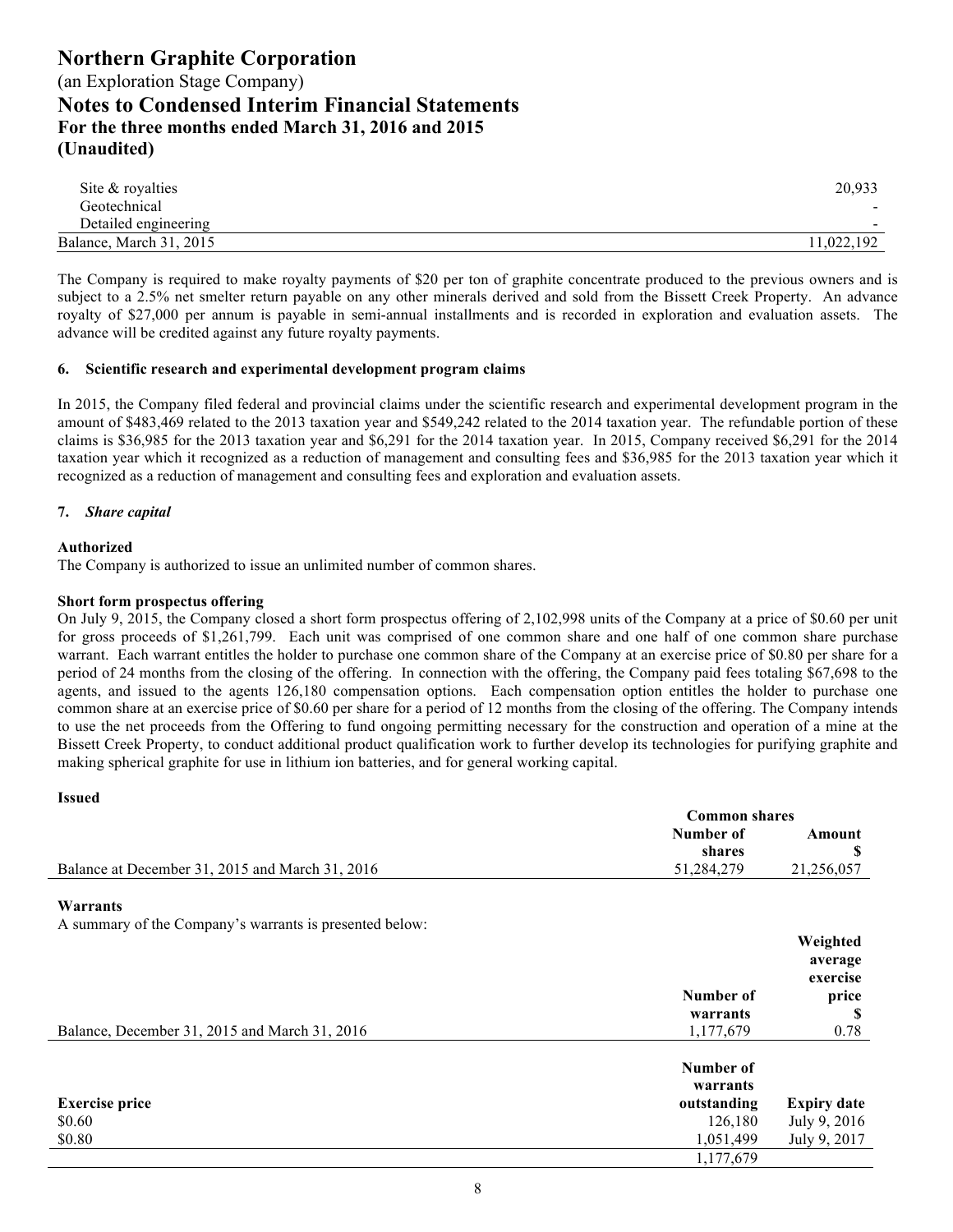The following is a summary of warrant activity and related Black-Scholes option pricing model input factors used for the quarter ended March 31, 2016 and the year ended December 31, 2015:

|                                                   | Three months ended<br>March 31, | Year ended<br>December 31, |  |
|---------------------------------------------------|---------------------------------|----------------------------|--|
|                                                   | 2016                            | 2015                       |  |
| Warrants granted during the period                | Nil                             | 1,177,679                  |  |
| Weighted-average exercise price                   | Nil                             | \$0.78                     |  |
| Expected stock option life $^{(1)}$               | Nil                             | $1-2$ years                |  |
| Expected volatility <sup>(2)</sup>                | Nil                             | $60\% - 61\%$              |  |
| Risk-free interest rate $^{(3)}$                  | Nil                             | 1.25%                      |  |
| Dividend yield                                    | Nil                             | NΑ                         |  |
| Forfeiture rate                                   | Nil                             | NΑ                         |  |
| Weighted-average fair value (Black-Scholes value) | Nil                             | \$0.11                     |  |

- 1. The Company estimates the expected warrant life (estimated period of time outstanding) of warrants granted to be the length of time before the warrant's expiry until such time that the Company can base its estimate on historical information on the Company's warrants.
- 2. The expected volatility was based on the Company's trading history over a period equal to the expected warrant life.
- 3. The risk-free rate is based on the yield of a Government of Canada marketable bond in effect at the time of grant with an expiry commensurate with the expected life of the award.

#### **Share options**

The Company has adopted a stock option plan (the "Option Plan") for directors, officers, employees and consultants of the Company. Under the Option Plan, the Company may grant non-transferable options to purchase common shares of the Company for a period of up to ten years from the date of the grant. The maximum number of common shares reserved for issuance under the Option Plan together with any common shares reserved for issuance pursuant to any other stock options may not exceed 10% of the issued and outstanding common shares of the Company.

The exercise price of each option shall be determined by the Board of Directors at the time of grant, and shall not be less than the price permitted by any stock exchange on which the common shares are then listed or other regulatory body having jurisdiction. Currently, the TSX Venture Exchange (the "TSX-V") requires that the exercise price of the options must be equal to or greater than the Discounted Market Price (as defined in the policies of the TSX-V). The exercise price of options is solely payable in cash. The Board of Directors has the discretion to determine the term and vesting provisions of any options granted under the Option Plan at the time of grant subject to the policies of the TSX-V.

A summary of the Option Plan activity is presented below:

|                                               | Number of<br>options | Weighted average<br>exercise price (\$) |
|-----------------------------------------------|----------------------|-----------------------------------------|
| Balance, December 31, 2015 and March 31, 2016 | 3.800.000            | 0.62                                    |

A summary of the Company's share options outstanding and exercisable at March 31, 2016 is presented below:

| <b>Exercise price</b> | <b>Options</b><br>outstanding | <b>Options</b><br>exercisable | <b>Expiry date</b> |
|-----------------------|-------------------------------|-------------------------------|--------------------|
| \$0.50                | 2,225,000                     | 2,225,000                     | April 18, 2016     |
| \$0.94                | 25,000                        | 25,000                        | November 16, 2016  |
| \$0.80                | 75,000                        | 75,000                        | December 20, 2016  |
| \$2.50                | 25,000                        | 25,000                        | April 11, 2017     |
| \$0.75                | 200,000                       | 200,000                       | May 15, 2017       |
| \$0.85                | 500,000                       | 500,000                       | December 20, 2017  |
| \$0.75                | 100,000                       |                               | May 19, 2018       |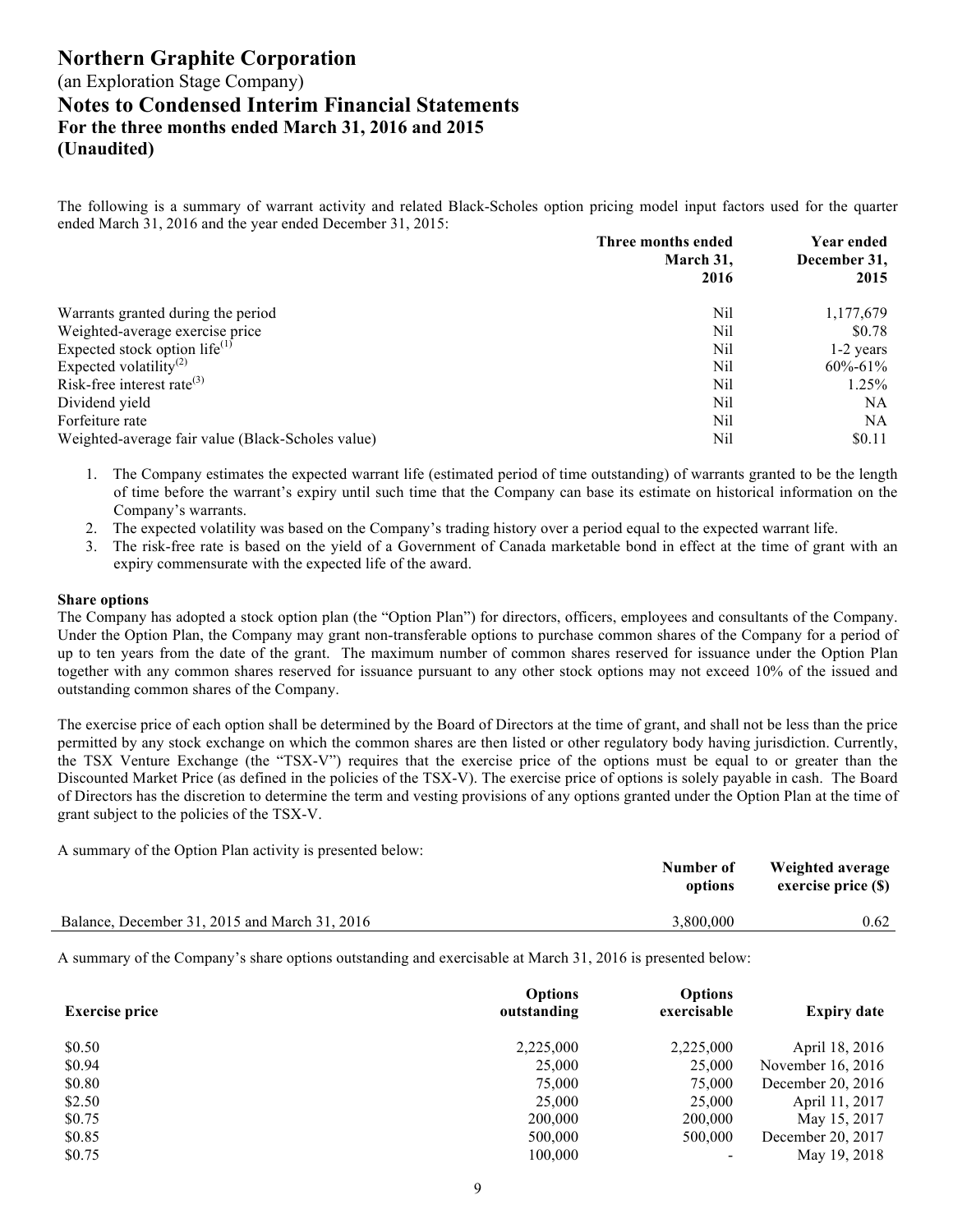(an Exploration Stage Company)

## **Notes to Condensed Interim Financial Statements**

**For the three months ended March 31, 2016 and 2015 (Unaudited)**

| \$0.70 | 000        | 000          | 91197<br>∠∪∠∪<br>ниаг<br>۰۰ م. |
|--------|------------|--------------|--------------------------------|
|        | 000<br>800 | .000<br>700. |                                |

The weighted average remaining contractual life of options outstanding is 1.04 years.

The following is a summary of stock option grant activity and related Black-Scholes option pricing model input factors used for the periods ended March 31, 2016 and December 31, 2015:

|                                                   | Three months ended<br>March 31,<br>2016 | Year ended<br>December 31,<br>2015 |
|---------------------------------------------------|-----------------------------------------|------------------------------------|
| Stock options granted during the period           | Nil                                     | 750,000                            |
| Weighted-average exercise price                   | Nil                                     | \$0.71                             |
| Expected stock option life $^{(1)}$               | Nil                                     | 3-5 years                          |
| Expected volatility <sup>(2)</sup>                | Nil                                     | 73%-74%                            |
| Risk-free interest rate $^{(3)}$                  | Nil                                     | 1.22%-1.25%                        |
| Dividend yield                                    | Nil                                     | NA                                 |
| Forfeiture rate                                   | Nil                                     | NA                                 |
| Weighted-average fair value (Black-Scholes value) | Nil                                     | \$0.38                             |

- 4. The Company estimates the expected stock option life (estimated period of time outstanding) of options granted to be the length of time before the stock option's expiry until such time that the Company can base its estimate on historical information on the Company's options.
- 5. The expected volatility was based on the Company's trading history over a period equal to the expected stock option life.
- 6. The risk-free rate is based on the yield of a Government of Canada marketable bond in effect at the time of grant with an expiry commensurate with the expected life of the award.

The fair value is calculated using the Black-Scholes option valuation model. As at March 31, 2016, there was \$4,774 (March 31, 2015 – \$nil) of total unrecognized share-based compensation costs related to unvested stock option awards granted under the Option Plan.

#### **Contributed surplus**

| Balance, December 31, 2015 | 2,930,493 |
|----------------------------|-----------|
| Share-based payments       | 8,880     |
| Balance, March 31, 2016    | 2,939,373 |

Contributed surplus as at March 31, 2016 and December 31, 2015 consists of a share-based payment reserve related to stock options issued under the Option Plan.

#### **8. Loss per share**

|                                                             | Three months ended    | Three months ended    |
|-------------------------------------------------------------|-----------------------|-----------------------|
|                                                             | <b>March 31, 2016</b> | <b>March 31, 2015</b> |
| Loss and comprehensive loss for period                      | (148.025)             | (516,948)             |
| Weighted average number of shares – basic and fully diluted | 51.284.279            | 49.181.281            |
| Loss and comprehensive loss per share                       | (S0.00)               | (\$0.01)              |

#### **9. Financial instruments and risk management**

#### **Fair value**

Certain of the Company's accounting policies and disclosures require the determination of fair value. Fair value represents the amount at which a financial instrument could be exchanged between willing parties, based on current markets for instruments with the same risk, principal and remaining maturity. Fair value estimates are based on quoted market values and other valuation methods. Fair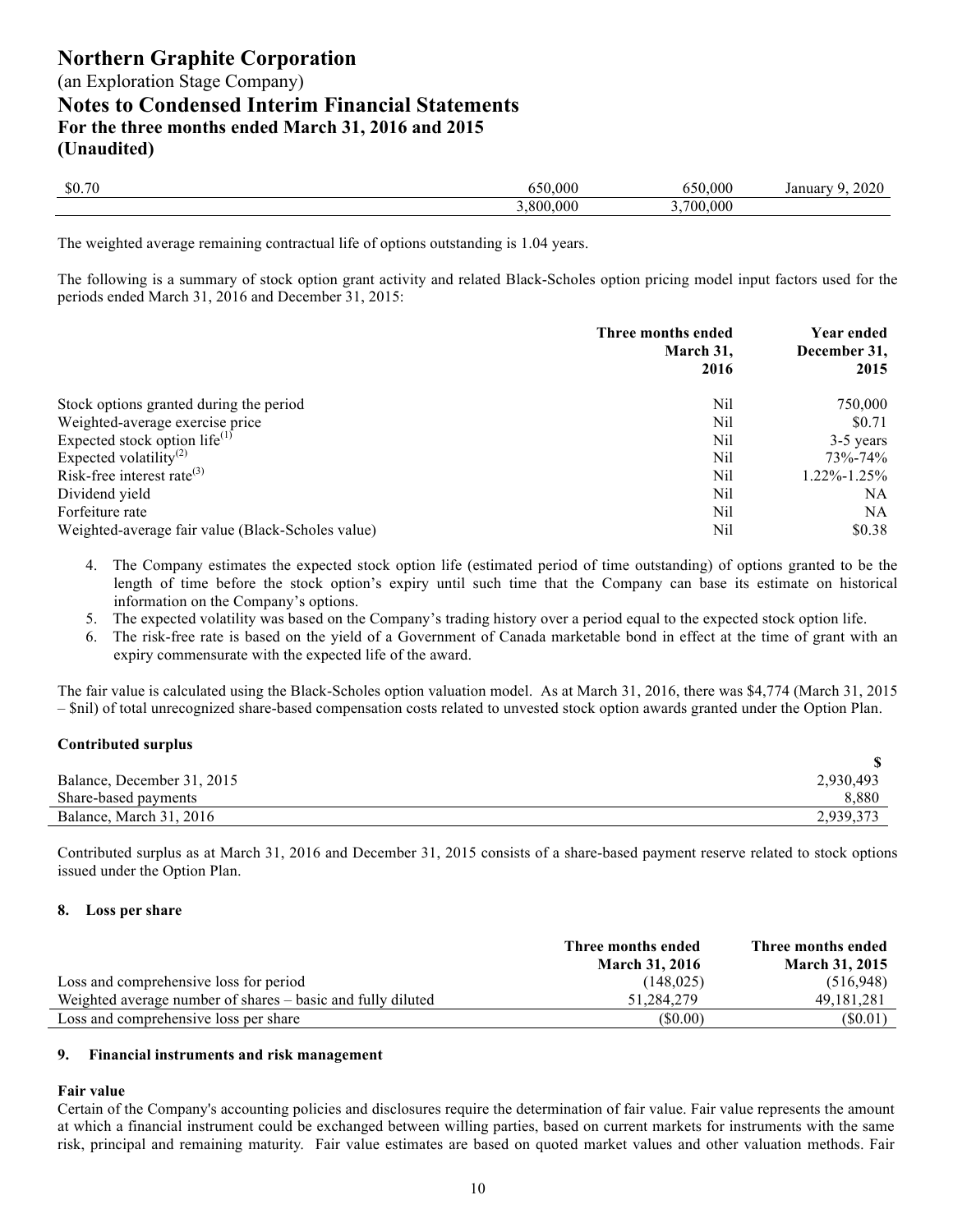values have been determined for measurement and/or disclosure purposes based on the following methods. When applicable, further information about the assumptions made in determining fair values is disclosed in the notes specific to that asset or liability.

In establishing fair value, the Company uses a fair value hierarchy based on levels as defined below:

- Level 1: defined as observable inputs such as quoted prices in active markets.
- Level 2: defined as inputs other than quoted prices in active markets that are either directly or indirectly observable.
- Level 3: defined as inputs that are based on little or no observable market data and, therefore, requiring entities to develop their own assumptions.

At March 31, 2016, the levels in the fair value hierarchy into which the Company's financial assets and liabilities are measured and recognized on the Statement of Financial Position at fair value on a recurring basis are categorized as follows:

|                           | Category | At March 31, 2016 | At December 31, 2015 | At September 30, 2015 |
|---------------------------|----------|-------------------|----------------------|-----------------------|
|                           |          |                   |                      |                       |
| Cash and cash equivalents | Level 1  | 1,138,571         | 1,457,962            | 1,681,942             |

At March 31, 2016, there were no financial assets and liabilities measured and recognized at fair value on a non-recurring basis. The Company's policy for determining when a transfer occurs between levels in the fair value hierarchy is to assess the impact at the date of the event or the change in circumstances that could result in a transfer. There were no transfers between Level 1, Level 2 and Level 3 during the three months ended March 31, 2016.

At March 31, 2016, there were no financial assets or liabilities measured and recognized on the Consolidated Statement of Financial Position at fair value that would be categorized as Level 2 or Level 3 in the fair value hierarchy (December 31, 2015 - \$Nil; December 31, 2014 - \$Nil).

The carrying value of cash and cash equivalents, deposits and accounts payable and accrued liabilities approximates fair value due to the short-term nature of these financial instruments. The carrying value of the reclamation deposit approximates its fair value as it bears a market rate of interest.

#### **Currency risk**

As the majority of the Company's expenditures are in Canadian dollars, the Company limits its exposure to currency risk by maintaining its cash and cash equivalents in Canadian dollars. The Company carries a portion of its accounts payable and accrued liabilities and notes payable in US dollars, and is subject to currency risk on these balances. However, the Company considers this risk to be minimal.

#### **Credit risk**

Credit risk is the risk of a loss if a counterparty to a financial instrument fails to meet its contractual obligations. The Company limits its exposure to credit risk by holding its cash in deposits with high credit quality Canadian financial institutions, and considers this risk to be minimal.

#### **Liquidity risk**

Liquidity risk is the risk that the Company will not be able to meet is financial obligations as they come due. The Company manages its liquidity risk through the management of its capital structure as outlined in note 9. Further discussion on liquidity and management's plans are outlined in note 1.

#### **Interest rate risk**

Interest rate risk is the risk that the fair value of future cash flows of a financial instrument will fluctuate because of changes in market interest rates. The Company is not exposed to interest rate risk due to the short-term nature of its financial instruments.

#### **10.** *Related parties*

#### **Key Management Compensation**

In the three months ended March 31, 2016, the Company expensed salary to key management personnel of \$30,000 (2015 – \$95,000). In the three months ended March 31, 2016, the Company provided employee benefits totaling \$2,537 (2015 –\$4,800) to key